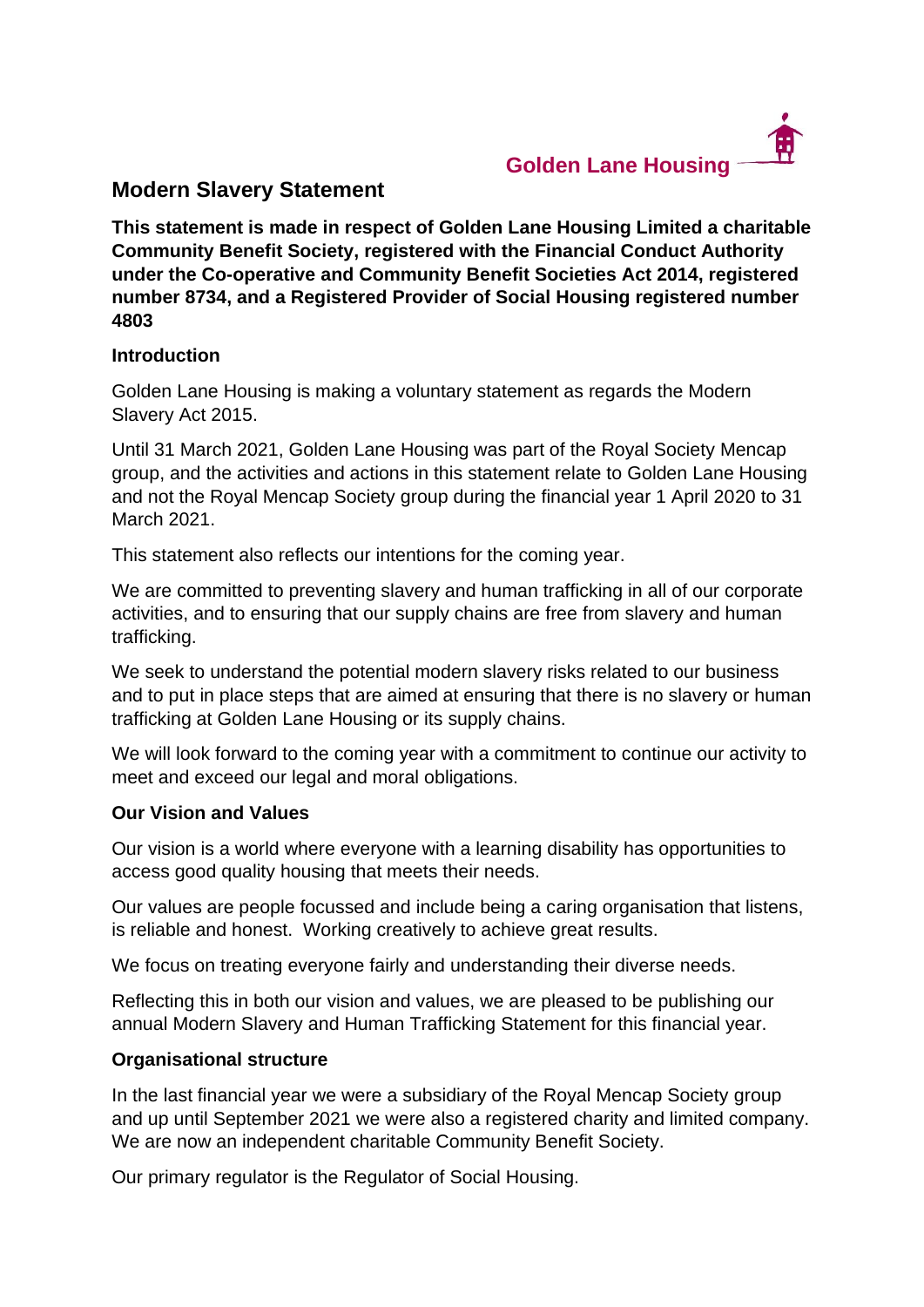We own and manage homes providing over 2,300 tenancies for people with a learning disability or autism.

# **Our Supply Chain**

Our principal services are providing and developing social housing. Our procurement focus reflects what we do and what we require of our business partners. Up until 31<sup>st</sup> March 2022 our IT, Finance and Human Resources functions were largely supplied through the Royal Mencap Society. In sourcing and replacing the provision of those services we have utilised sector frameworks that have robust processes for screening the suppliers whose services are available to us. We have also sought, where we can, to use local suppliers such as Quadris: our IT infrastructure provider, where we can ensure we are able to undertake due diligence and visit the suppliers premises.

We ask bidders as part of the procurement process what they do to ensure their own business and supply chain is free from modern slavery. Where this cannot be evidenced to the satisfaction of Golden Lane Housing, we would actively look to exclude the supplier from further involvement in a tender process.

# **Responsibility**

The Executive Directors for Finance and Operations have responsibility for implementing our approach to anti-slavery initiatives, being the principal areas of focus for supplier due diligence and procurement.

## **Relevant Policies**

We operate the following policies:

Code of Conduct – we strive to maintain the highest standards of employee conduct and ethical behaviour in delivering our services and managing our supply chain. The Code of Conduct is based on the National Housing Federation model and clearly defines what is expected of our colleagues when representing Golden Lane Housing.

Recruitment and Employment – we will undertake all relevant pre-employment checks prior to colleagues being employed. Throughout the whole recruitment process and into the employment relationship, we pride ourselves on providing a safe environment, free from inequalities, where employees' wellbeing is supported by responsible and inclusive employment practices.

We use employment agencies that are committed to the principles of fair and transparent recruitment processes in the provision of agency colleagues. Agency workers appointed are subject to a range of checks.

As part of the Royal Society Mencap group our colleagues have all been subject to high level Disclosure and Barring Service (DBS) checks. We will continue to ensure that all future colleagues receive a DBS check. We also intend to carry out essential right to work checks.

As an example of our commitment to fair employee treatment, all of our colleagues receive at least the National Living Wage.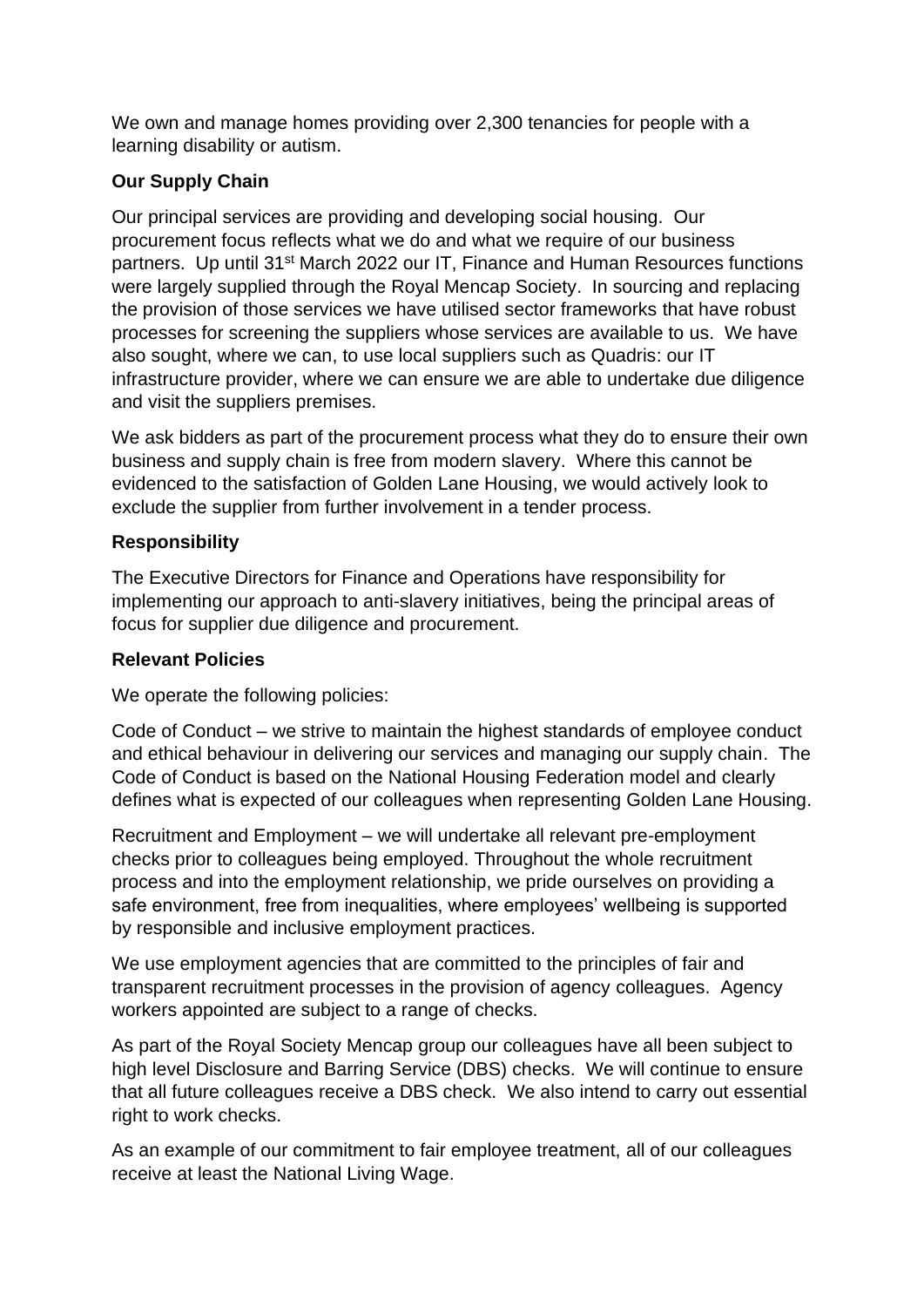Safeguarding – we have a robust approach to safeguarding and training is consistently delivered to all colleagues as well as our Board. We will ensure we continue to raise and maintain colleague awareness of the risks of slavery and human trafficking through cyclical mandatory safeguarding training and regular updates.

We remain committed to the highest standards of quality, probity, openness and accountability and as part of this commitment, we provide a confidential reporting process for colleagues to report serious concerns about any aspect of our work which includes abuse or neglect of vulnerable people.

We also provide a confidential external facility for colleagues to raise concerns on poor practices that may harm tenants or members of the public. The Vice Chair of the Board acts as a senior independent Board Member with whom colleagues can raise concerns if they are unable to speak to managers.

Golden Lane Housing is an affiliate and supporter of the Ann Craft Trust and participates in the National Adult Safeguarding Week.

We work closely with the police and local authorities to support any potential victims in securing accommodation and we are a member of the Somerset Safeguarding Adults Board.

## **Due Diligence**

The following actions to mitigate the risk of slavery or human trafficking in the delivery of its services and supply chain:

- We have sourced many of services from the Royal Mencap Society which is a known and trusted supplier and ethical charity.
- Where we have replaced Royal Mencap Society services we have ensured we use frameworks where all suppliers and contractors must be compliant with legislative requirements as a condition of business and additional due diligence has taken place.
- We undertake a range of due diligence checks on suppliers that whilst not directly related to Modern Slavery, may be an indicator of poor practice or flag up a concern for additional focus to be placed upon the organisation under review.
- Where appropriate, we ensure our Safeguarding training to our colleagues gives guidance to colleagues on the identification and reporting that could indicate safeguarding issues, modern slavery or human trafficking.

## **Scheduled activity for 2022/2023**

We will adjust our safeguarding focus to better increase awareness amongst all colleagues our customers and our Board.

Our communications team will actively support in the promotion of the Anti-Slavery Day on the 18<sup>th</sup> October 2021.